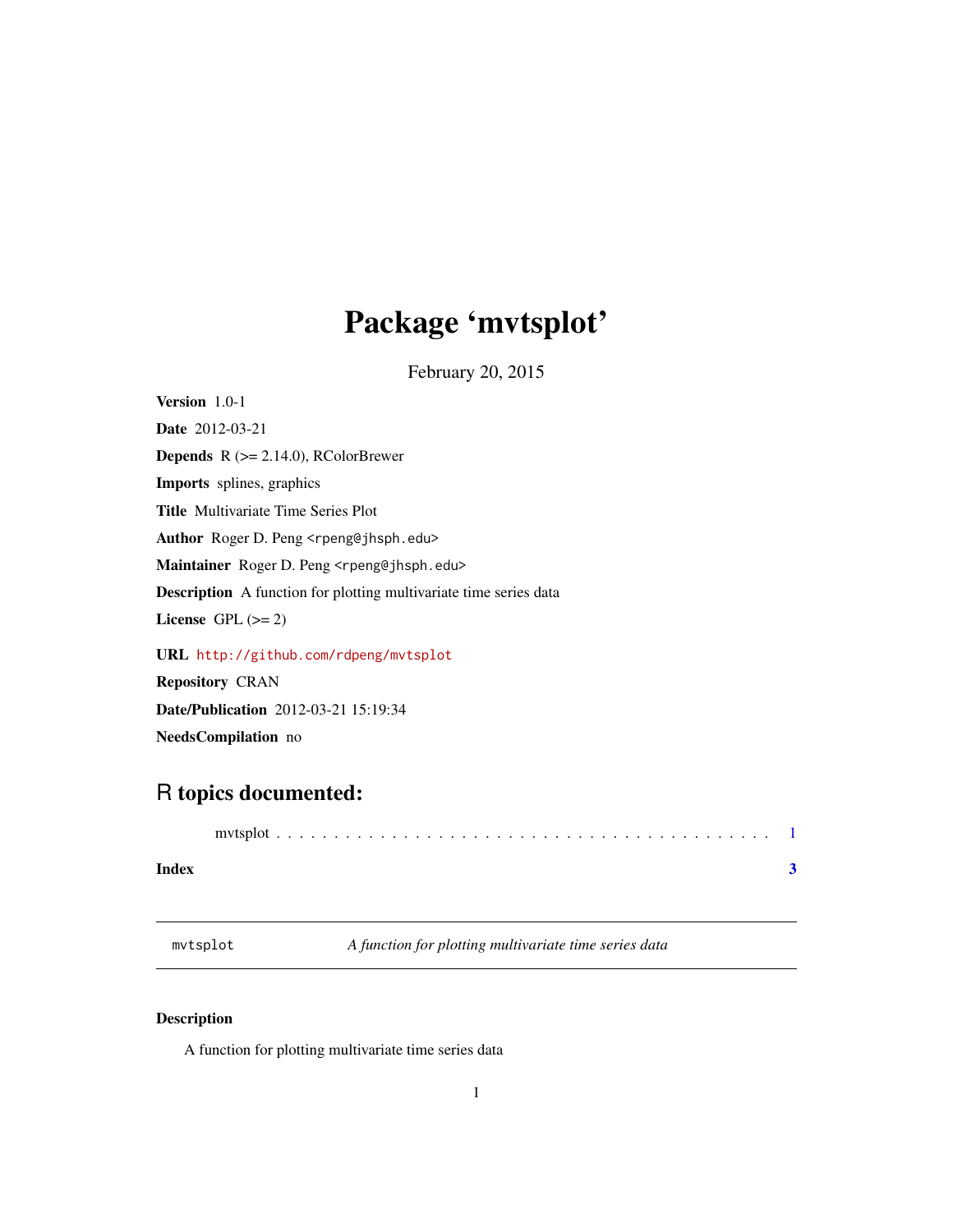#### Usage

```
mvtsplit(x, group = NULL, xtime = NULL, norm = c("internal", "global"),levels = 3, smooth.df = NULL, margin = TRUE, sort = NULL,
main = "", palette = "PRGn", rowstat = "median", xlim,
 bottom.ylim = NULL, right.xlim = NULL, gcol = 1)
```
#### Arguments

| X           | a matrix of N rows and P columns, where P is the number of time series and N<br>is the number of observations per series |
|-------------|--------------------------------------------------------------------------------------------------------------------------|
| group       | a length N vector indicating group membership of each row of the matrix (op-<br>tional)                                  |
| xtime       | a length N vector containing the time index (optional)                                                                   |
| norm        | normalization technique (see Details)                                                                                    |
| levels      | number of levels for mapping categories into colors                                                                      |
| smooth.df   | the number of degrees of freedom to be used for the spline smoother                                                      |
| margin      | should the margin plots be shown (default $= TRUE$ )                                                                     |
| sort        | a function computing a numerical statistic that can be used for ordering the rows<br>(default is no sorting)             |
| main        | title for the plot                                                                                                       |
| palette     | name of the Color Brewer palette to be used                                                                              |
| rowstat     | a function computing a numerical statistic on the rows for displaying on the<br>margin (default is median)               |
| xlim        | limits for the x-axis                                                                                                    |
| bottom.ylim | y-axis limits for the bottom margin                                                                                      |
| right.xlim  | x-axis limits for the right margin                                                                                       |
| gcol        | color for lines separating groups                                                                                        |

#### Details

For the normalization, specifying "internal" means that each time series is categorized into colors based on the range of values in each time series individually. Therefore, under this scenario, the same color in two different time series will have two different meanings. If "global" is specified, then each time series will be categorized based on the range of values for the entire collection of time series. In this case, the colors are comparable across series.

#### Author(s)

Roger D. Peng <rpeng@jhsph.edu>

#### References

Peng RD (2008). "A method for visualizing multivariate time series data," Journal of Statistical Software, 25 (Code Snippet), 1–17.